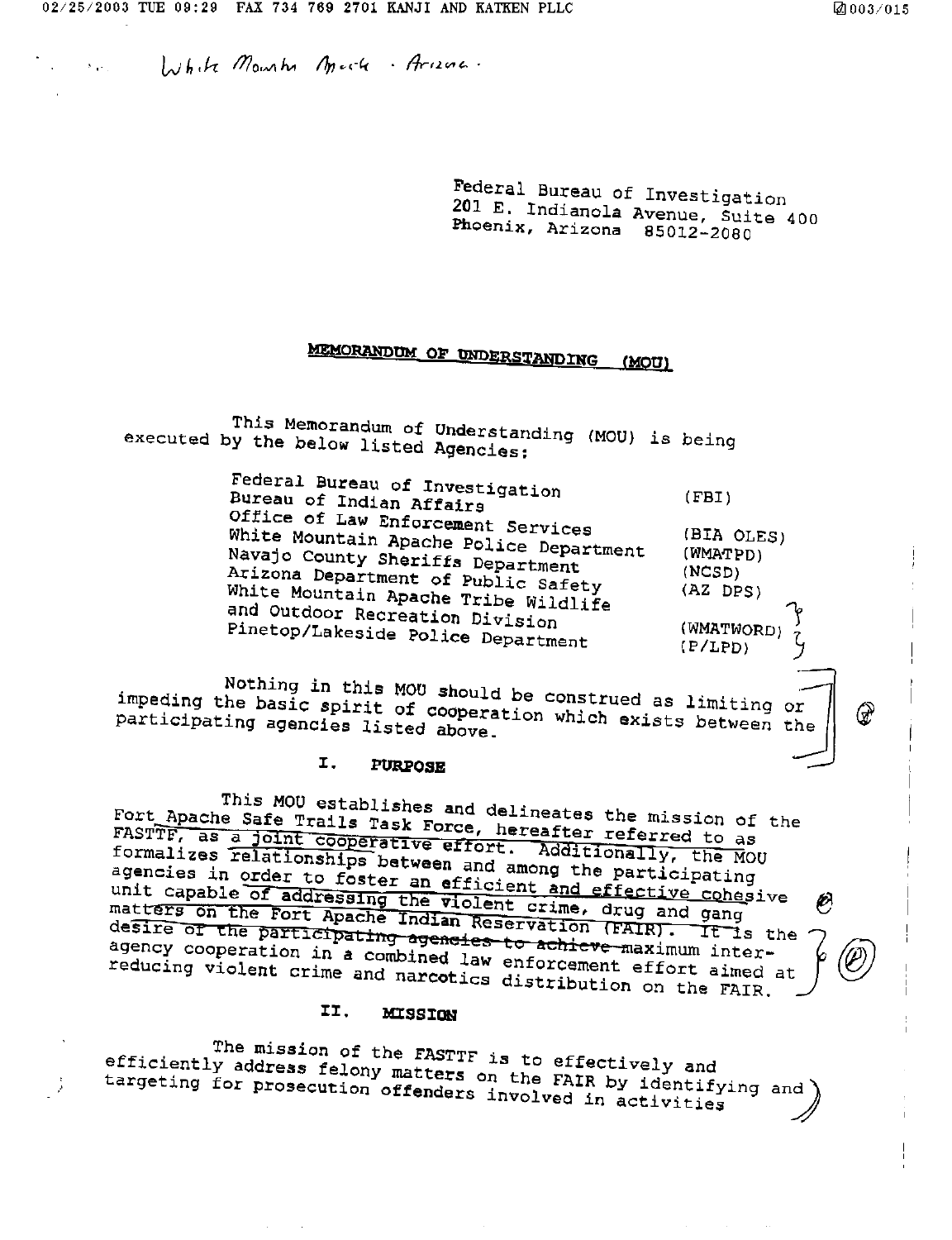$\tilde{X}_{T_{\rm eff}}$ 

Y

re**l**ate**d** t**o** murder, rap**e**, sexual a**n**d physica**l** a**b**use o**f** chi**l**dren, \_\_ narcotics trafficking, robbery, and puysical abuse of children narcotics trafficking, robbery, arson, aggravated assault, and<br>other federal violations that fall under the purview of the FBI.

# **I**\_%**.** O\_Z\_**T**IO**NAL** S**TRU**CTU**R**E

A**. Compositio**n

The FASTTF w**i**ll consis**t** o**f** a c**o**mbine**d** en**f**or**c**ement body \_ of agencies participating in this MOU. The participating<br>agencies will provide full-time and part-time assigned personnel, J<br>as set forth below:

The FB**I** wi**l**l assi**g**n at leas**t** one ful**l**-t**i**me Spe**c**ial Agent as an investigator and to coordinate the task force. or tw**o** additi**o**nal FBI agents m**a**y be assi**g**ned **if mad**e available from the **Ph**oen**i**x Di**v**ision or/**a**n**d F**B**I** He**a**dq**u**arters.

The Depa**r**tment o**f** the In**te**r**i**or, BIA OL**E**S w**i**l**l** provide four full-time investigations, the futur, BIA OLES will p cr**i**minal Inve**s**tigator.

The White Mounta**i**n A**p**a**c**he Tribal **P**ol**ic**e will **a**ssign two [ **-**\_ fu**ll-**t**ime** o**ffic**er**s**/in**v**estigato**r**s.

.**.** The Navaj**o Co**unty S**h**eriff's Department will assign on ) **f**u**l**l-t**im**e dete**c**t**i**ve/investi**g**at**o**r.

The A**r**izon**a** Dep**a**rtment of **Pu**b**l**ic S**a**fety will **a**ssign o\_ full-**t**ime inves**t**igator.

The White Mounta**i**n Ap**a**che T**r**ibe Wi**l**dl**i**fe and Outdoor Re**c**r**e**ation Div**i**si**o**n wil**l** assi**g**n One fu**l**l-time investi**g**ator.

The Pinetop-Lakeside Police Department (P/LPD) will ass**ig**n one part-time crime scene inv**es**tigator.

B. Direction

All participants acknowledge that the FASTTF is a joint operat**i**on wherein a**ll** ngenci\_s a**c**t as **par**tners **i**n the o**p**e**r**ation the task force. An **Executive Board, Martners in the operation** the full-time participating entitie**s** will be res**p**onsib**l**e for th**e** polic**y a**n**d** d**ir**e**c**tion of the FASTT**F**. The **E**xe**c**ut**i**ve B**o**ard will meet when ne**e**de**d** to **co**llectiv**e**l**y** p**r**ovi**d**e poli**c**y oversight. M%mbership **o**n the **E**xe**cu**tive Bo**a**r**d** may be delegated by the law enforcement agency hea**d** to a subo**r**dinate.

C. Supervision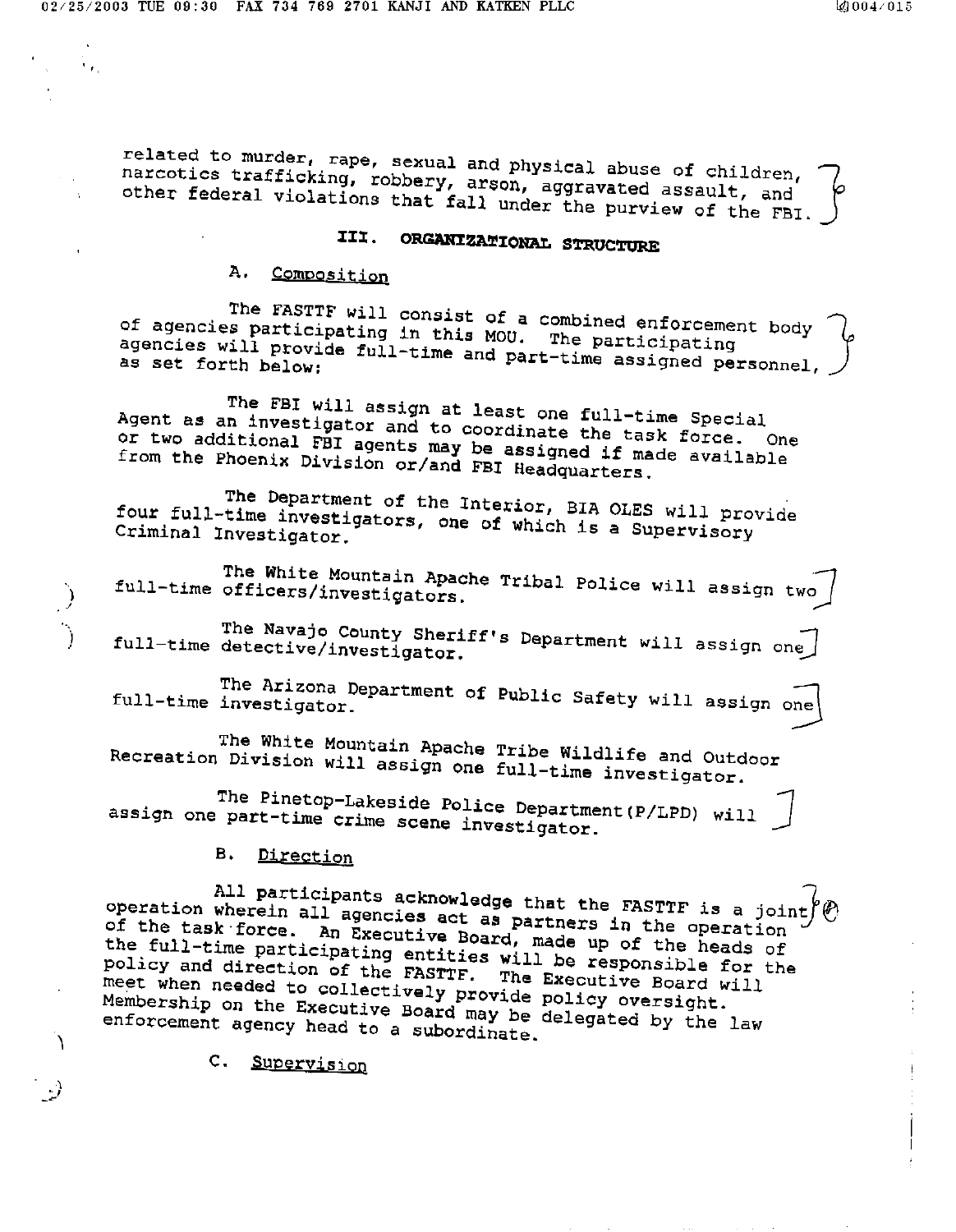$\epsilon_{\rm th}$ 

Ì.

The day-to-day operation and administrative control of<br>' will be the responsibility of the FRI 2 the FASTIF will be the responsibility of the FBI Supervisory<br>Senior Resident Agent (SSRA) responsible for the FBI Supervisory Senior Resident Agent (SSRA) responsible for the PLRA or the<br>SSRA's delegated task force coordinator. The management of the<br>FASTTF will be coordinated with the Executive Board. Responsibility for the conduct of the FASTTF members, both personally and professionally with FASTIT members, both sgency heads. The management with the respective FASTTF w**i**l**l** be coordinated with the **E**xecutive Board.

#### Respons**i**bil**i**ty for the conduct O**f** the FASTTF members, both personally and profess**i**onally, will remain with the respscKive

#### Personnel agency hea**d**s.

Continued assignment of personnel to the FASTTF will be based upon performance and will be at the discretion of the<br>respective agency heads/supervisors. Participating agencies<br>will, however, endeavor to make these long-term assignments due Continued a**s**signment of **p**e**r**sonne**l** to **t**he FASTTF **w**ill be hvestigation procedures **Engineer in the discretion** and backgy eriodically, and upon results her ticipating agency will wi**ll**, h**o**wever, en**d**eavor to make **t**he**se l**ong-term ass**i**gnments due program, direction and accomplishments of the FASTTF.

Assigned personnel are available to be called back by a per**i**odic**a**lly, and upon reque**s**t, be provi**d**ed with an update of the pey are to return to FASTTF.  $\frac{1}{2}$  and emergency or serio They are to return to FASTTF as soon as the emergency or serious

#### **B.** Deputation They are t**o** retu**r**n to FAST**TF** as soon as the emer**g**en**c**y or serious

All local, county, state, and tribal law enforcement personnel designated to the FASTTF, will be subject to a limited )<br>10 year background inquiry, will be federally deputized, with the FBI securing the required deputation. These deputations will<br>remain in effect throughout the tenure of each investigator's personnel desig**n**ate**d** to the FASTTF, w**i**l**l** be subject to a limite**d** 2 **1**0 ye**a**r b**a**ckground inq**ui**ry, will be fedmrally deput**i**ze**d**, wi**t**h the "on duty" when called to work during non-duty time.

#### **C.** Investigation assign**m**ent to the FAST**T**F. **T**ask force members wil**l** be considered

All FASTTF investigations will be initiated in<br>accordance with United States Attorney General Guidelines (AG Guidelines). The investigative methods employed will be consistent with the policies and procedures of the FBI and AG Guidelines. However, in situations where the state or tribal is more restrictive than comparable federal Guidelines. However, in situations where the state or tribal law  $\text{Testingative methods}$  employed with the status  $\text{true}$ ncies shall conform that by state and local law enforcement agencies shall conform to the requirements of such state or tribal law pending a decision as to venue for prosecution.

**D.** Prosecution agen**c**ies sha**ll c**o\_**f**orm to the re**q**uire**m**e**n**t**s** o**f** such state **o**r I1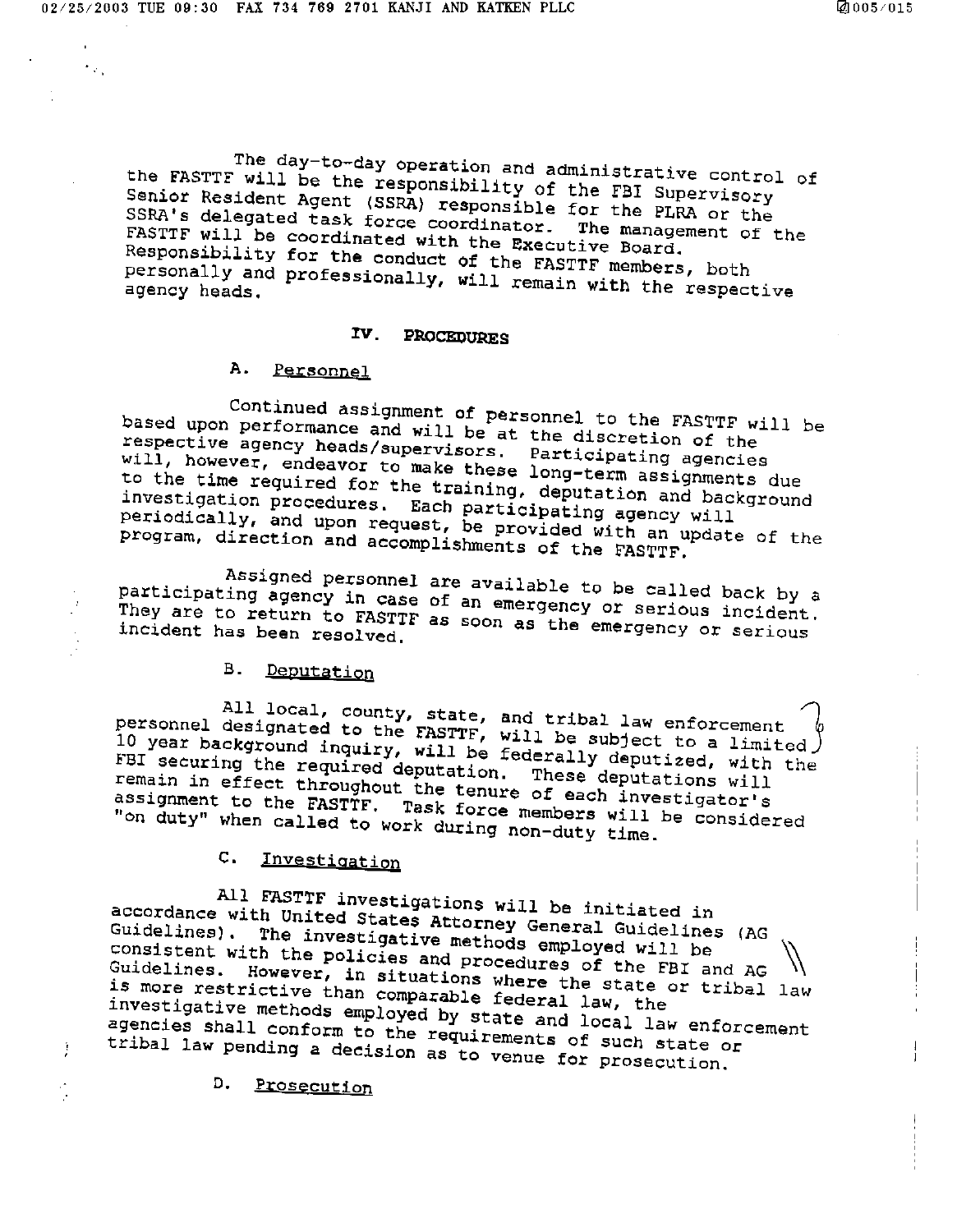The criteria for determining whether to prosecute a particular violation in tribal, state or federal court will focus) be upon achieving the greatest overall benefit to the public and to )  $b$ law enforcement. Any questions regarding prosecutive jurisdiction will be resolved through discussion among all investigative agencies and prosecutive entities having an interest in the matter. All cases will be presented to the )) United States Attorney's Office for prosecutive opinion.

## V. ADMINISTRATIVE

#### Α. Case Assignments

The FBI SSRA or Task Force Coordinator and BIA Supervisory CI will oversee the prioritization and assignment of cases and related investigative activities in accordance with the stated objectives and direction of the FASTTF. Cases will be assigned to investigative teams based on experience, training, performance, expertise, and existing case load. Geographic familiarity will also be considered when assigning cases.

#### $B_{\rm A}$ Records and Reports

All investigative reporting will be prepared in compliance with existing FBI and BIA policy. Subject to pertinent legal and/or policy restrictions, copies of pertinent documents created by each member of the task force will be made available for inclusion in the respective investigative agencies' A

C. Evidence

١

All evidence and original tape recordings (audio and video) acquired during the course of FASTTF investigations will be maintained by the FBI or BIA. The FBI and BIA rules and policies governing the submission, retrieval and chain of custody will be adhered to by the FASTTF personnel.

#### Investigative Exclusivity D.

Matters designated to be handled by the FASTTF will not knowingly be subject to non-task force law enforcement efforts. It is incumbent upon each agency to make proper efforts. incumbent upon each agency to make proper internal notification regarding FASTTF existence and mission.

There shall be no unilateral action taken on the part of any participating agency relating to FASTTF investigations. All law enforcement action will be coordinated and conducted in a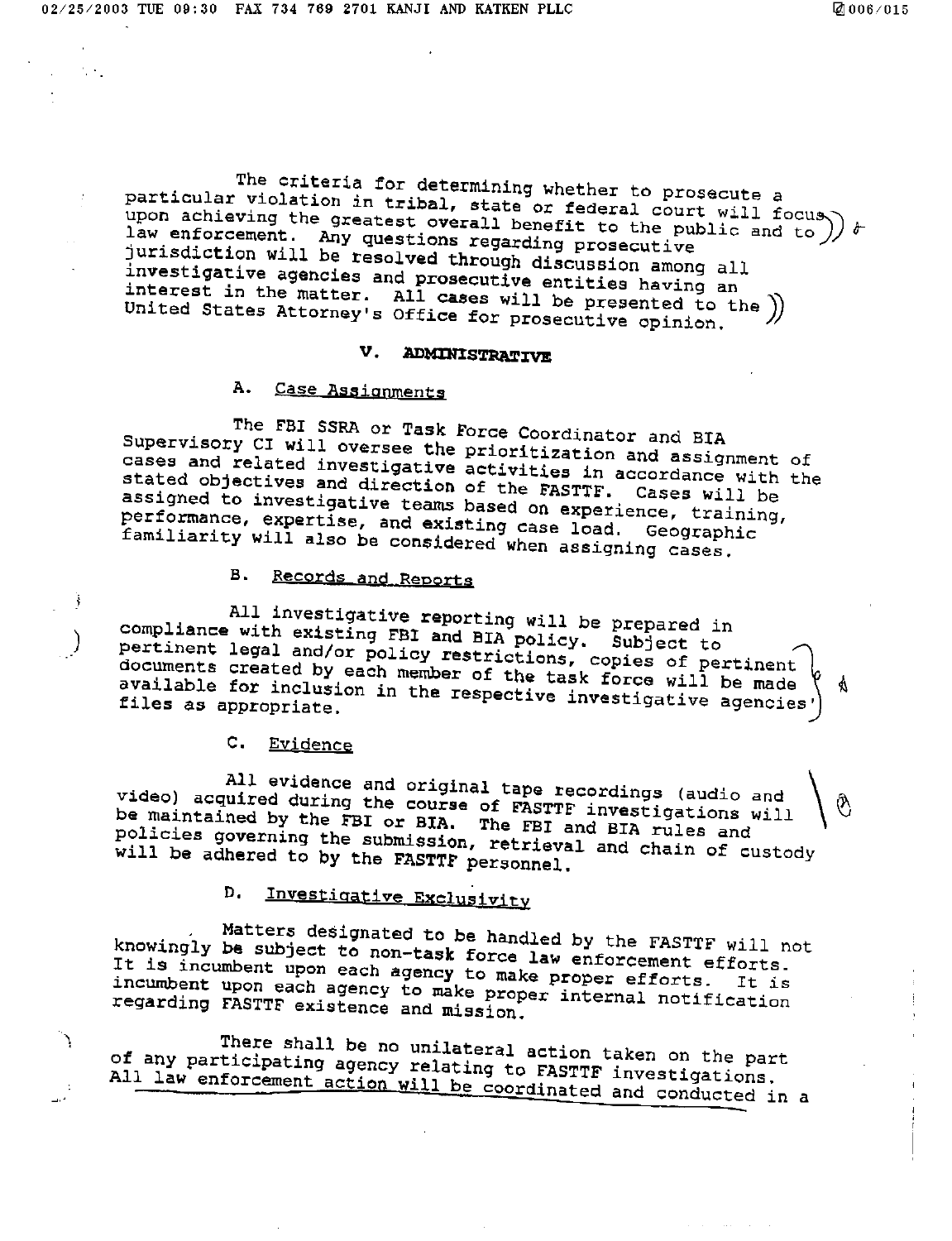matter. FAST**T**F in**v**estigative **l**eads outside the task \_\ force will be communicated to assess the leads outside the task force will be communicated to other similar task forces or to FBI<br>offices of appropriate investigation

# **E**. InfozTna\_ts \_nd Coo**Deratin\_ Witnesses**

The United States AG Guidelines and the FBI guidelines regarding the operation of informants and cooperatin**g** witnesses will apply to all informants and cooperating witnesses will apply to all informants and cooperating witnesses directed<br>by members of the FASTTF. The FBI agrees, subject to funding availabil±ty, to pay informants'/cooper**a**ting witnesses' expenses in accordance with the FBI policies and procedures**.** An appropriate FBI informant or co**o**pezmting w**i**tnes\_ f**i**le will be pened wherein all information furnished withes informant/cooperat**i**ng witness and any recommendations for payments to this in**fo**rmant **c**o**ope**rating witness wi**ll** be payments to this informant/cooperating witness will be maintained.

#### V**I. M**ED**IA**

All me**d**i**a** re**l**e**a**ses pert**ai**ning to FA**S**T**T**F **i**nvestigations and/or ar**re**sts wil**l** be coordin**a**ted an**d** made Jointly b**y** all participants **o**f this MOU. No u**ni**latera**l** p**r**ess releases wil**l** be made by any p**a**rticipatin**g** \_gen**oy** wi**t**hout **t**he pri**o**r app**r**oval of made by any participating agency without the prior approval of

#### V**I**X. EQ**UI**PME**NT**

## A. Equipment

 $\ddot{.}$ 

E**ach pa**rtici**pat**ing agenc**y**, t**O** the extent possible, agrees t**o** prov**i**de the**i**r assi**g**ned invest**i**gator wi**t**h a veh**i**cle. Ea**c**h agency w**i**ll be responsible for r**o**utine operating expenses for th**e**ir o**w**n vehicl**es**. **T**he EBI may provide some vehi**c**les for the State, **C**oun**t**y and Tribal ful**l**-time o**f**ficers **a**ssigned **t**o the FASTTF. The**s**e officers wil**l** wor**k d**irectly ou**t** o**f** FB**I** space. The FB**I** a**g**r**e**es and author**i**zes a**l**l Tr**i**bal, **C**o**u**nty, State and Fed**e**ra**l** participat**i**n**g** law en**f**or**c**ement agen**c**y o**f**f**i**cers the u**s**e o**f** vehicles owne**d** o**r** le**a**sed by the FBI fo**r** t**he p**urposes of surv**e**il**l**ance, **i**nvestig**a**t**i**on, an**d** un**d**e**rc**over **a**c**t**iv**i**t**i**es in con**n**e**c**tion w**i**th task force operat**io**ns. **T**h**e F**B**I** agrees to be respons**i**ble for all rout**i**ne **op**erating e**x**p**e**nse**s o**f these vehicles. The uti**l**ization of these **v**ehic**l**es is restricted to o**f**fic**i**al use on**l**y.

B. Communication

The FBI agre**e**s to pro**v**id**e s**uf**f**ic**i**en**t p**ortab**l**e radios for each FASTTF member, subject to funding availability. ', FASTTF will prov**id**e full-time members with a pager **a**nd cellula**r** telephone if possible, **if** these **i**tems are not **a**lre**a**dy av**a**ilable.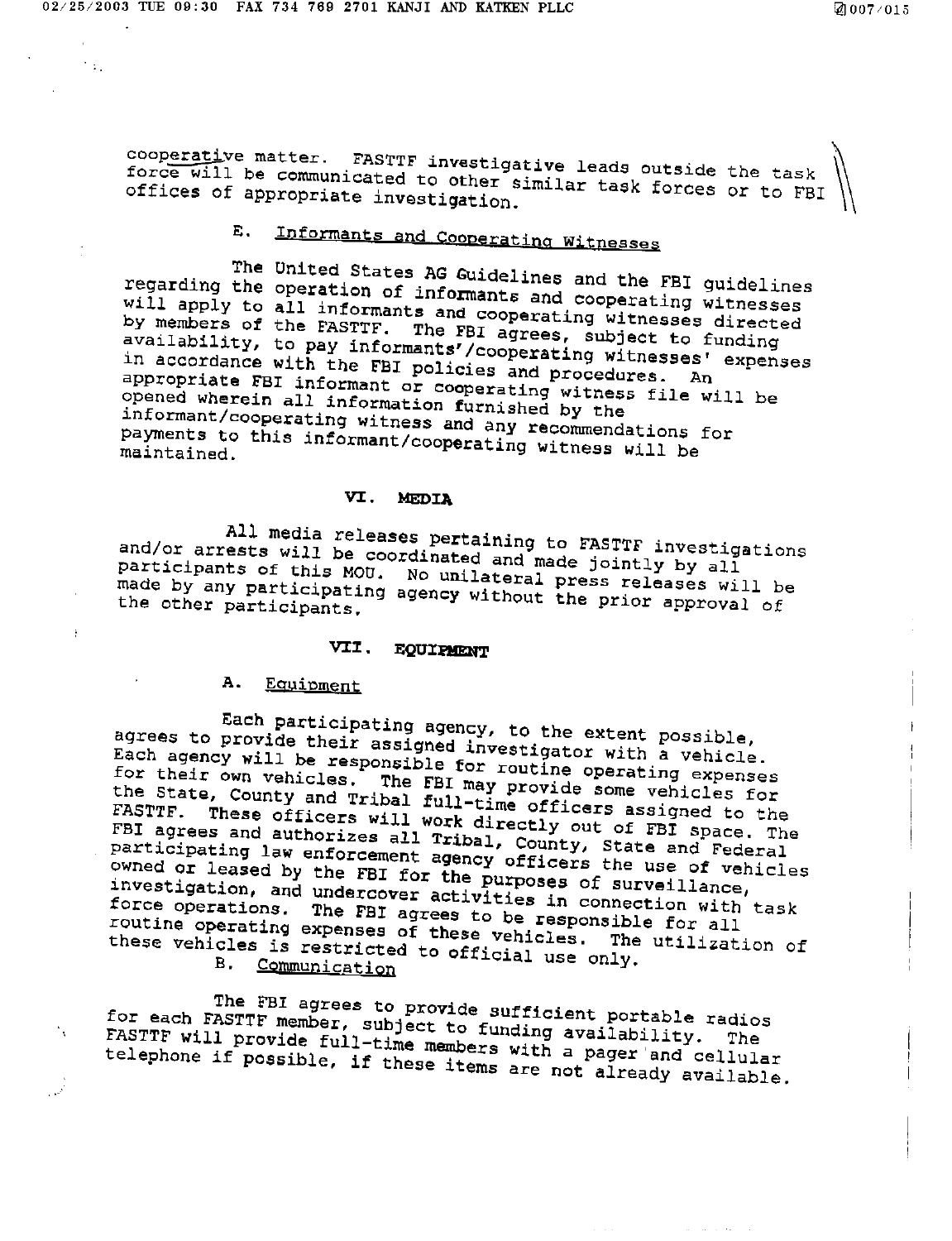The FBI will provide such items to full-time members as needed subject to available funding.

#### Specialized Tactical Equipment  $\mathsf{c}$ .

If available in their inventories, participating agencies will furnish tactical equipment deemed necessary by FASTTF members to accomplish their tasks. If not available, the FBI agrees to furnish this equipment subject to available

#### Office Space and Equipment D.

The FBI agrees, subject to availability, to provide ) funding for the office space and necessary equipment and supplies to carry out the administrative operation of FASTTF. The offices for the FASTTF are currently located at 1360 N. Niels Hansen Lane, Pinetop-Lakeside, Arizona. The FBI is presently attempting to obtain new FBI space to house the PLRA as well as the FASTTF.

## VIII. FUNDING

Each participating agency agrees to provide the services of its respective personnel as listed in Section III of this MOU for the duration of this operation. Participating agencies agree to assume all personnel costs for their task force representatives, including salaries, overtime payments and fringe benefits consistent with their respective agency. Subject to funding availability and legislative authorization, the FBI will reimburse to participating local, county, state, and tribal agencies the cost of overtime worked by FASTTF members assigned full-time to the task force, providing overtime expenses were incurred as a result of FASTTF related duties. Separate Contract Reimbursable Agreements (CRAs) will be executed by the FBI with each participating Agency consistent with regulations and policy.

#### LIABILITY Ц.

Unless specifically addressed by the terms of this MOU, the parties agree to be responsible for the negligent or wrongful acts or omissions of their respective employees, to include responsibility for damages resulting from the use of any government owned vehicles.

The legal representation by the United States is determined by the Department of Justice on a case-by-case basis. The FBI cannot guarantee the United States will provide legal representation to any Federal, Tribal, State, County or local law enforcement officer.

 $\epsilon = \pm 1$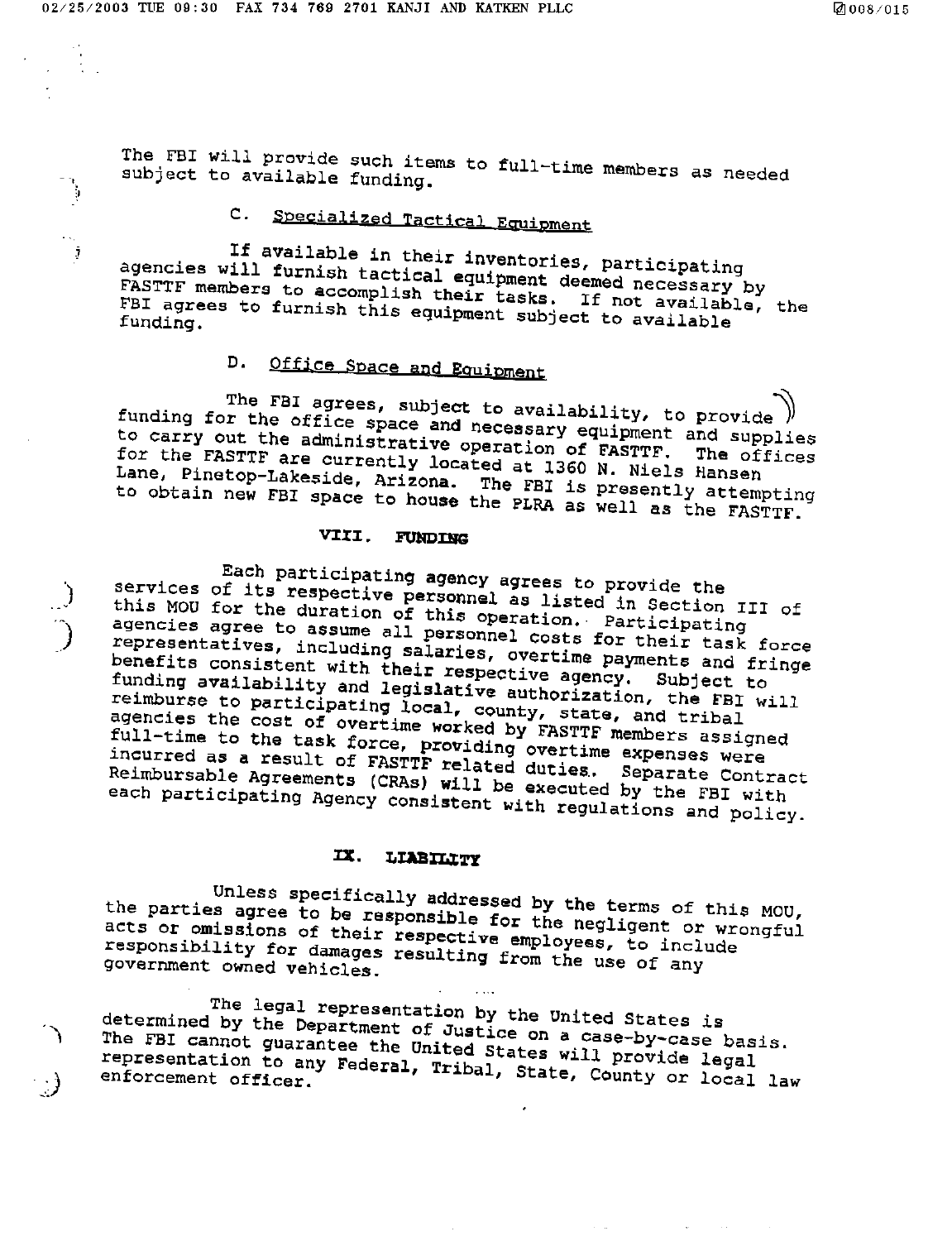$\sigma_{\rm{tot}}$ 

 $\frac{1}{2}$ 

Congress has provided that the exclusive remedy for the negligent or wrongful act or omission of an employee of the United States Government, acting within the scope of his employment, shall be an action against the United States under the Federal Tort Claim Act (FTCA), 28 U.S.C. Section 1346 (b),

For the limited purpose of defending claims arising out of FASTTF activity, state, county, local, or tribal law enforcement officers who have been specially deputized and who are acting within the course and scope of their official duties and assignments pursuant to this MOU, may be considered an "employee" of the United States Government as defined in 28 U.S.C. Section 2671. See 5 U.S.C. Section 3374 (c) (2).

Under the Federal Employees Liability Reform and Tort Compensation Act of 1988 (commonly known as the Westfall Act), 28 U.S.C. Section 2679 (b) (1), the Attorney General or his designee may certify that an individual defendant acted within the scope of his employment at the time of the incident giving rise to the suit. Id., 28 U.S.C. Section 2679 (d) (2). If the United States is substituted as defendant, the individual employee is thereby protected from suits in his official capacity.

If the Attorney General declines to certify that an employee was acting within the scope of the employment, "the employee may at any time before trial petition the court to find and certify that the employee was acting within the scope of his office or employment." 28 U.S.C. Section 2679 (d) (3).

Liability for any negligent or willful acts of FASTTF employees, undertaken outside the terms of this MOU will be the sole responsibility of the respective employee and agency

Liability for violations of federal constitutional law rests with the individual federal agent or officer pursuant to Bivens v. Six Unknown Named Agents of the Federal Bureau of Narcotics, 403 U.S. 388 (1971) or pursuant to 42 U.S.C. Section 1983 for state and local officers or cross-deputized federal

Both state and federal officers enjoy qualified immunity from suit for constitutional torts "insofar as their conduct does not violate clearly established statutory or constitutional rights of which a reasonable person would have known." Harlow v. Fitzgerald, 457 U.S. 800 (1982).

 $\omega_{\rm{eff}} = 1$  .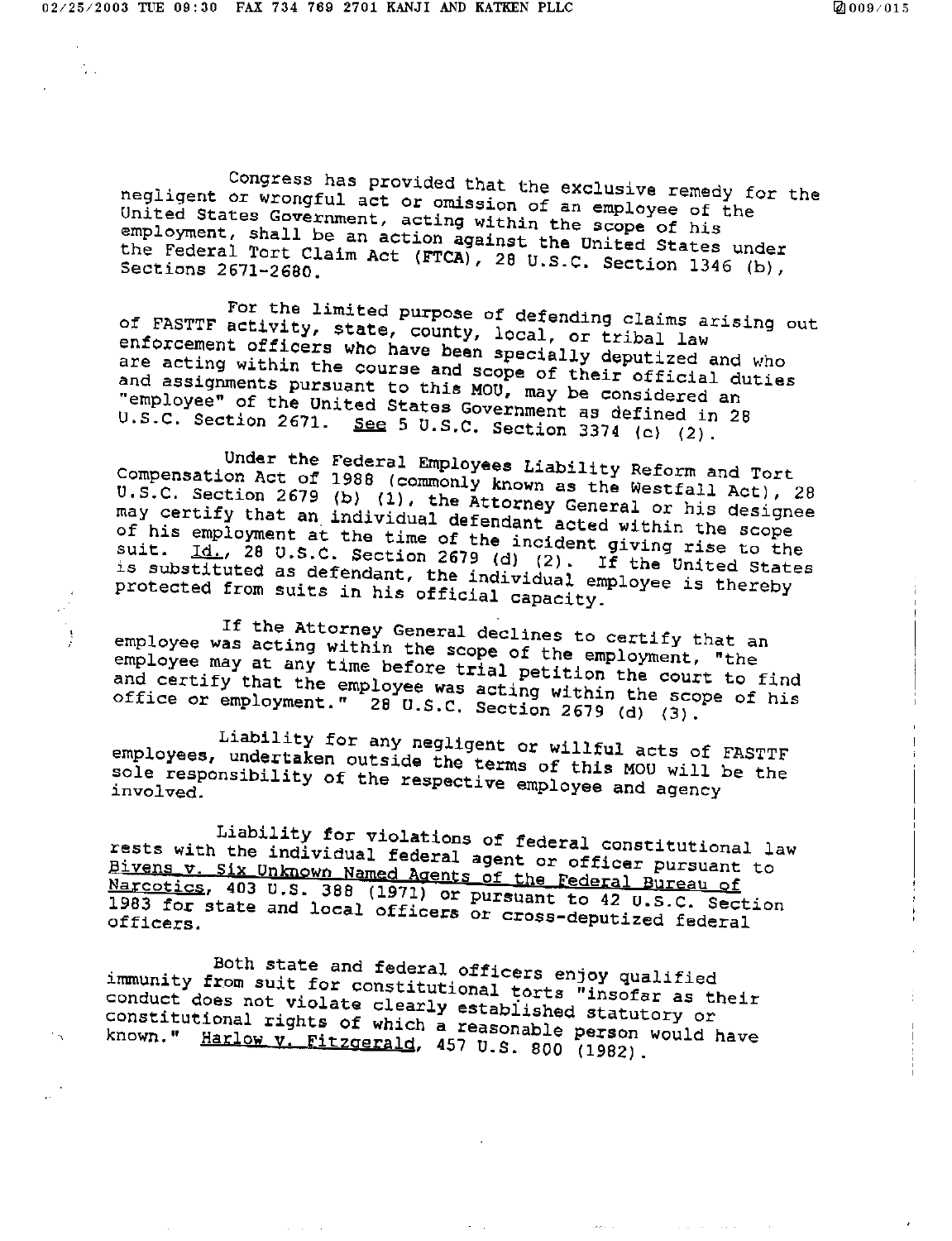FAS**TT**F **o**fficers \_a**y** reque**s**t represent**a**tion b**y** the U**.**S. Department of J**u**stl**oe** (DO**J**)fo**r** civ**il** su**i**ts ag**a**inst them **in** the**i**r .... " **i**ndi**v**i**d**ua**l** capacities fo**r** a**c**tions taken **wi**thin the s**cop**e **of** position of Justice (DOJ) for civil suits against them in their<br>individual capacities for actions taken within the scope of<br>employment. 28 C.F.R. Sections 50.15, 50.16. An employee may be provided r**epr**esent**a**ti**o**n "when the a**c**t**i**on**s fo**r which h representat**i**on **i**s requested reason**a**bl**y a**ppe**a**r to h**a**ve been per**f**orme**d wi**th**in the scope** o**f** the e**m**p**l**o**ye**e'**s** em**pl**o**y**me**n**t and th**e** Attorney General or his designeed deployee's employment re**pr**e**s**entat**i**on would otherw**is**e be **i**n t**h**e **i**nterest of the United States." **28 C**.F.K. Se**c**tion **5**0**.15** (**a**)**.**

A **F**A**ST**T**F o**f**fic**er's written **re**q**u**es**t for** re**p**re**s**entation should b**e** d**i**re**c**te**d** to the Attorney **G**ene**r**al and prov**i**ded to the Chief Div**i**sion **C**ounsel (**C**DC) of the FB**I** divi**si**on **c**oordinating the \_ASTTF. **T**he CDC w**i**ll then **f**o**r**wa**r**d the representation request to FASTTF. The CDC will then forward the representation request to<br>the FBI's Office of the General Counsel (OGC) tbgether with a<br>Letterhead Memorandum concerning the factual basis for the the FBI's Office of the General Counsel (OGC) tbgether with a lawsuit. The FB**I** OGC will then **f**orwa**rd** the re**q**uest to the **C**ivil D**i**vi**si**on of DOJ to**g**ethe**r** with an agency **r**eco\_en**d**at**i**on **c**oncerning Division of DOJ together with an agency recommendation concerning scope of employment and Department representation. 28 C.F.R.<br>Section 50.15 (a) (3).

I**f** a FAS**TT**F **o**f**fi**cer is **f**oun**d t**o be l**i**ab**l**e **f**or **a constitutional tort, he/she may require to be liable for a** to satisfy an a**d**ve**r**se Ju**d**gemen**t** ren**d**sred a**g**ainst the employee in his consisting an adverse judgement rendered against the employee in ne criteria for payment are substantially similar to those used his/her individual capacity. 28 C.F.R. Section 50.15 (c) (4). representation unde**r** 2**8** C.**F**.**R**. Sec**t**ion **5**0.**1**5 (a).

#### X**. DU**R**AT**IO**N**

Th**is** MOU **s**ha**l**l re**m**ain **i**n **eff**ect unt**i**l t**e**rm**i**nate**d** as spe**c**ifie**d** b**e**low. C**o**n**ti**nuation of th**is** M**O**U shal**l** be subje**c**t to the avai**l**ability o**f** nece**s**sar**y** f**u**n**d**in**g**. **T**his **ag**reement **may** be mo**d**if**ie**d at any time b**y** wr**i**tten **c**onse**n**t of a**l**l involved agencies. Mod**if**ication**s** t**o** th**i**s MOU **s**ha**l**l hav**e** no force and effe**c**t unless Modifications to this MOU shall have no force and effect unless<br>such modifications are reduced to writing and signed by an<br>authorized representative of each participating agency. actional representations are reduced to writing and signed by an

**T**h**i**s agre**e**ment \_ay be ter**r**aina**te**d at any time by an**y** of th**e** parti**c**ipating age,ties, in**c**ludin**g** the **F**B**I,** A participatin**g** agen**c**y m**a**y w**i**thdraw from thi**s** ag**r**eement any time a**f**te**r** one year agency may withdraw from this agreement any time after one year<br>from execution by providing written notice of its intent to<br>withdraw to all other participating agencies. Upon the from execution by providing written notice of its intent to terminat**i**on **of** the FAST**T**F and the MOU, all equipment wil**l** be return**ed** t**o** the supply**i**n**g** a**g**encie**s**.

ADDENDUM TO

 $\sim$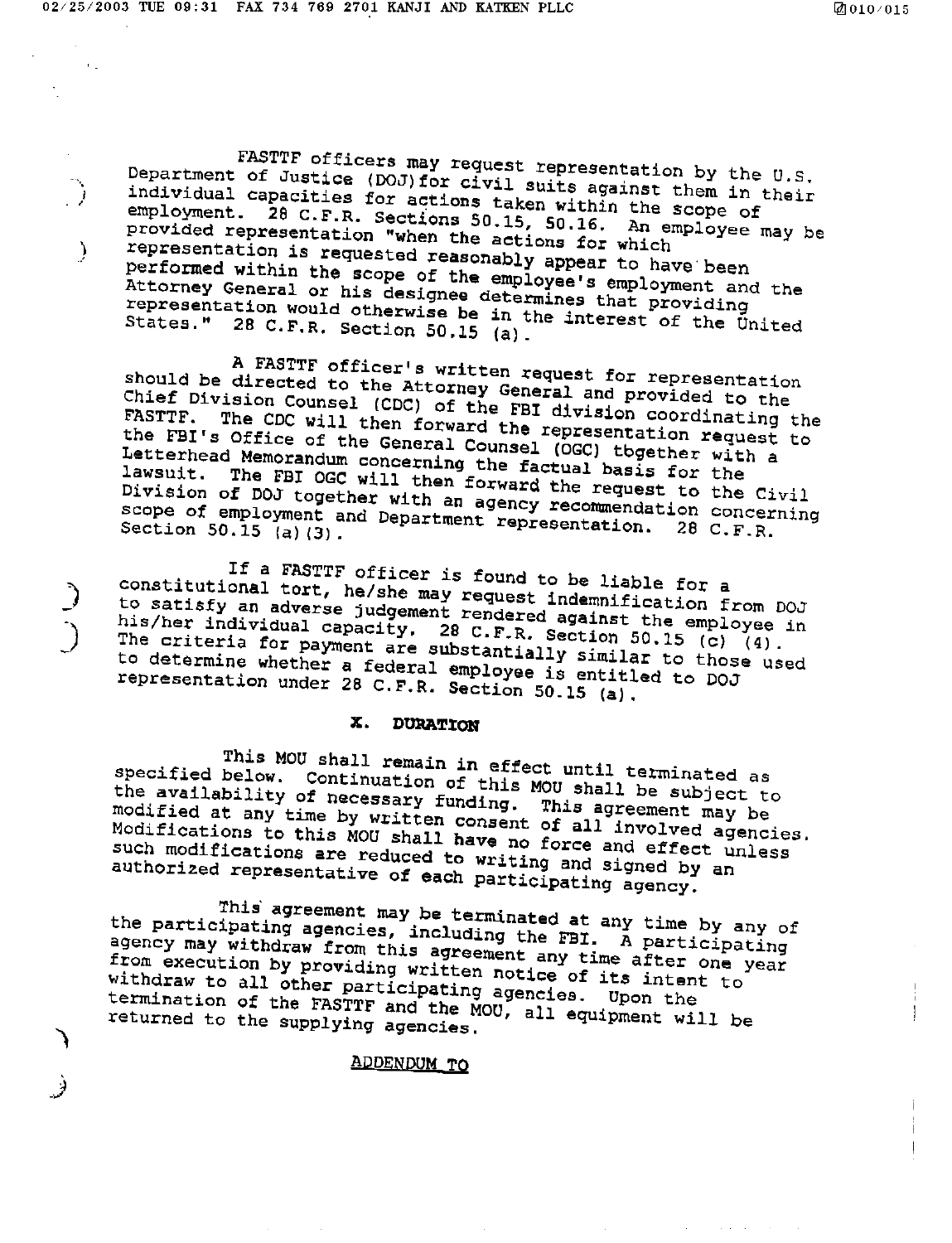## COST REIMBURSEMENT AGREEMENT

# BETWEEN THE FEDERAL BUREAU OF INVESTIGATION AND THE WHITE MOUNTAIN APACHE POLICE DEPARTMENT

# FORT APACHE SAFE TRAILS TASK FORCE FILE #: 198A-PX-C619918

Pursuant to Public Law number for Fiscal Year (FY) 2003, the FBI has been authorized to pay overtime for the officer(s) assigned to the formalized Fort Apache Safe Trails Task Force (FASTTF), as set forth below for expenses necessary for detection, investigation, and prosecution of crimes against the United States. It is hereby agreed between the FBI and the White Mountain Apache Tribe Police Department, (WMATPD), located at 5 E. Sycamore, Whiteriver, AZ 85941, Taxpayer ID Number 86 0092030, phone number: (602) 223-2359 that:

Commencing on October 1, 2002, the FBI will, l) subject to the availability of the required funding, reimburse the WMATPD for overtime payments made to the officers assigned full-time to the task force.

2) Requests for reimbursement will be made on a monthly basis and should be forwarded to FBI Headquarters as soon as practical after the first of the month which follows the month for which reimbursement is requested. Such requests should be forwarded by the Supervisor of the WMATPD to the FBI Task Force Squad Supervisor and Special Agent in Charge for their review, approval, and submission.

3) Overtime reimbursements will be made directly to the WMATPD by the FBI. All overtime reimbursement payments are made by electronic funds transfer (EFT). An ACH Vendor/ Miscellaneous Payment Enrollment Form (ACH) must be on file with FBI Headquarters to facilitate payment.

4) Overtime reimbursements for officers fully assigned to the FASTIF will be calculated at the usual rate for which the individual officer's time would be compensated in the absence of this agreement, up to a monthly maximum of \$858.69.

It is agreed that the WMATPD will have two (2) 5). officer assigned full-time to the task force.

6) It is agreed that the maximum monthly overtime reimbursement allocation computed for each full-time task force officer will not exceed \$858.69.

7) At the beginning of each fiscal year, prior to submission of any overtime reimbursement requests, the agency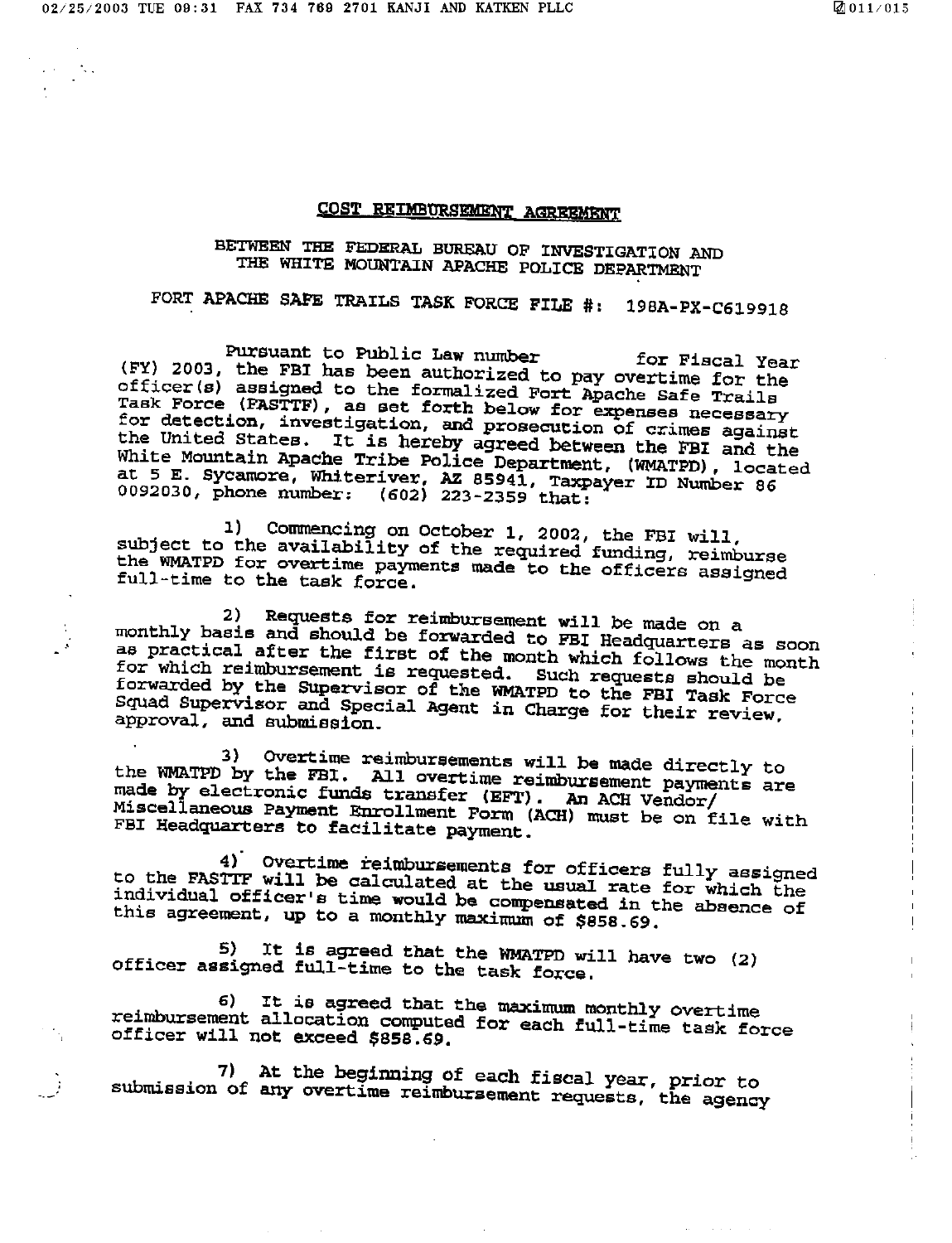m**u**\_t pr**e**p**ar**e **an** o**f**f**ici**a**l d**m**cu**me**nt s**et**ting f**o**r**t**h** t**he** i**d**e**n**t**ity** o**f "** ea**ch** o**f**f**i**ce**r** ass**ign**ed **fu**ll-t**i**me to t**h**e **FAS**'\_**-**x\_'**,alon**g w**i**th t**h**e **r**e**gul**ar **and** ov**er**ti**me h**o**urly** r**a**t**e**s fo**r** e**ach** o**f**f**ic**er. S**houl**d \_**ny officers cha**\_**ge dur**ing **th**e **year**, a s**imil**a**r sta**teme**n**t **m**us**t b**e **pr**e**pared r**e**g**a**rd**l**n**9 t**h**e **n**\_**w** o**ff**lce**r(**e**)** p**rior** to s**ub**m**it**t**ing** a**ny** o**v**e**rti**me **r**e**i**m**bur**sem**en**t **r**e**q**uests **f**o**r** t**h**e o**fficer(s). A** s**ep**a**ra**t**e d**o**cum**\_t m**u**st **b**e o**bt**a**in**e**d** fo**r each Saf**e **street**s**, Sa**fe **Trails T**a**s**k **F**o**r**ce**. Th**e o**ri**gi**na**l **doc**u**m**e**nt s**ho**ul**d **b**e **f**o**rwa**rde**d t**o **th**e **fi**e**ld** o**ffice**

8**) Each re**q**Ue**s**t f**o**r r**e**i**m**bur**s**emen**t w**il**l i**ncl**u**d**e t**h**e **nam**e**, rank,** ID **nu**m**ber**, o**v**e**r**t**i**m**e c**ompe**ns**at**i**o**n ra**te**, numb**e**r of re**im**b**u**rs**a**ble h**o**urs** c**la**i**med and th**e **date**s o**f** t**h**ose **h**ours **for** eac**h** offi**c**e**r for** w**h**o**m r**ei**mbur**s**e**me**n**t i**s** so**ugh**t**.** E**ach r**e**imburs**eme**n**t **r**e**qu**est \_mst **b**e **acco**mpa**ni**ed **by a** c**er**t**i**ficat**i**o**n slg**n**ed by** a**n a**p**pro**p**ri**ate s**upervi**so**r o**f **t**h**e** d**epartm**e**nt tha**t t**he r**e**qu**est **has b**e**en p**erso**nally** r**evi**e**wed,** t**ha**t **th**e **inf**o**r**mat**i**o**n de**s**cribed in** t**his** paragraph is accurate, and the personnel for whom reimbursement **is cla**i**med** we**r**e **as**signe**d fu**ll**-**time **t**o t**a**s**k f**o**rc**e **c**ases**.**

**9) Each r**e**que**s**t f**o**r r**eim**bur**se**m**e**nt wi**l**l includ**e: a**n in**vo**ic**e **n**u**mber, inv**o**ice d**ate, t**a**x**p**a**yer iden**ti**fica**t**i**o**n number** (**TIN) and** t**he c**o**rr**eot **bankin**g \_i**f**o**rmati**o**n t**o **co**m**pl**e**t**e **th**e e**l**ect**r**o**nic ftt**nd t**r**\_-\_**f**e**r. The** nec**e**ss**ary banking informa**t**ion i**s **the D**epo**si**to**r Acc**o**un**t **Tit**l**e, B**au**l**k **Acc**o**un**t **N**um**ber,** Ro**u**t**in**g **Nu**m**b**e**r,** a**nd** T**yp**e of **Acc**oun**t** (ei**th**e**r ch**e**c**k**in**g, **s**a**vings** o**r l**o**ekbo**x) . **I**f **"** t**h**e **ba**n**kln**g **inf**o**r**m**ation ch**a**nge**s, a **D**\_w A**C**\_ **V**er\_m**r**/**Miscell**a**n**eo**us Payment** E**nr**o**ll**me**n**t **F**o**r**m m**u**st **b**e s**ub**m**i**tte**d** to **the** FB**I**.

10**) Thi**s ag**r**ee **\_s**e**nt** ma**y be m**o**dified a**t **a**n**y** t**im**e **by writ**te\_ c**on**s**en**t o**f** t**he par**t**ie**s**. Thl**m ag**re**eme**n**t m**ay b**e ts**rmln**at**ed unila**ter**ally at any** time **by th**e **P**B\_ **and will n**ot ex**t**e**nd bey**o**n**d **Sept**e**mber 3**0**, 2**00**3**. Requests **f**o**r r**elm**bur**seme**n**\_ m**u**st **b**e **r**e**c**e**iv**e**d by** t**he FB**I **n**o **la**t**er tha**x**l D**\_ce**mber 31**, **2**0**04** t**o b**\_ **p**a**y**ab**le.**

Kumes Raymond Burne<del>tte</del> Date

Ch**i**e**f** of Po**l**i**c**e W**h**ite Mo**un**tai**n** A**p**ache **P**o**l**i**ce** De**par**tm**ent**

lablazi Guadalupe Conzalez

spe**cia**l **Agen**t **in Charg**e **F**B**I**, **Pho**e**nix Divi**sio**n**

/,

لي الأبراء الأمر<br>مواليد  $\mathbf{A}_{\mathrm{in}}$ 

 $\ddot{\cdot}$ 

.**.**2

٦

 $\frac{1}{9}$  / 07

**c**ont**rac**t**' 'Revi**e**w u**ni**t**, FB**IH**Q **Date**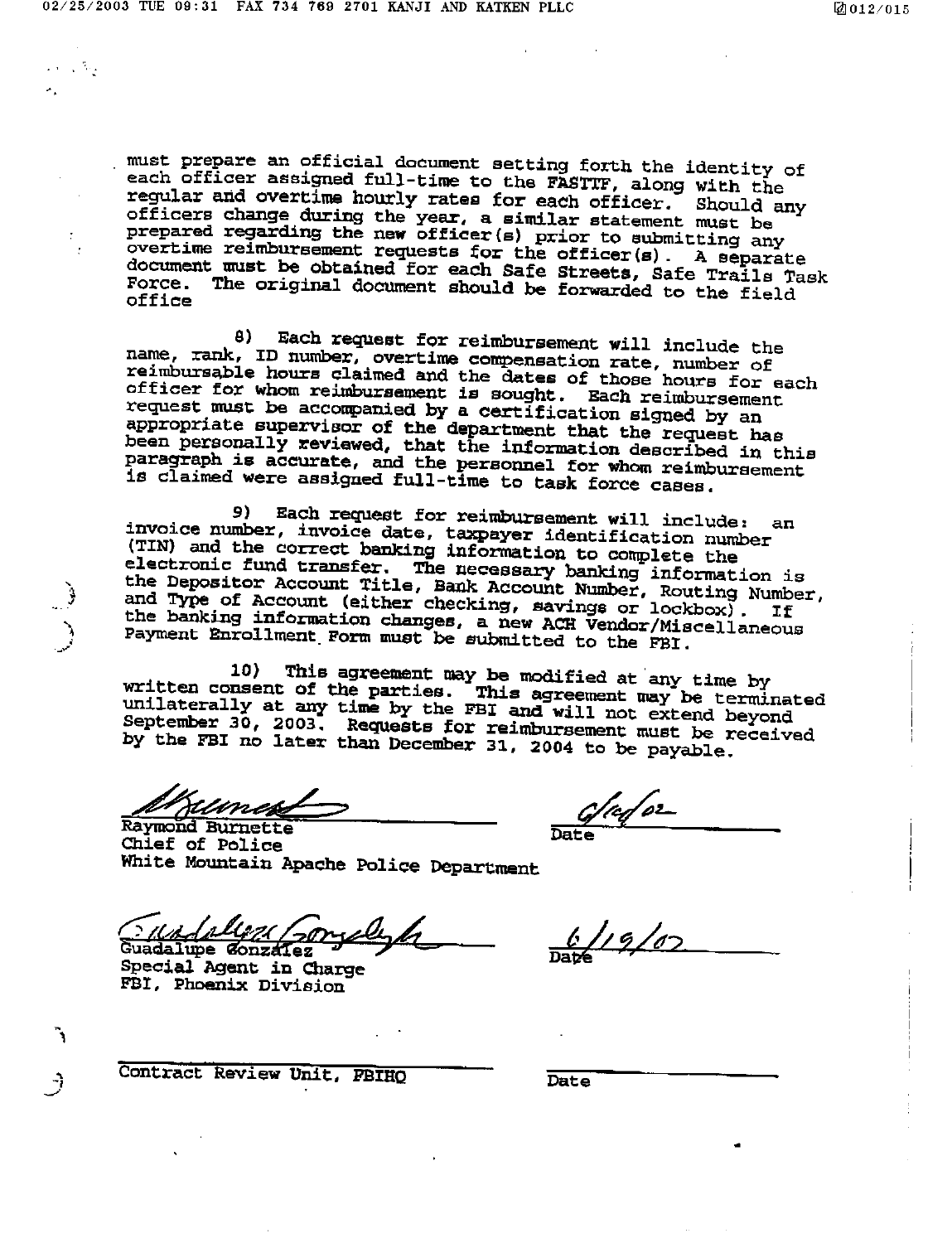$\mathcal{O}(\mathbb{R}^3)$  .

## COST REIMBURSEMENT AGREEMENT

# BETWEEN THE FEDERAL EUREAU OF INVESTIGATION AND THE WHITE MOUNTAIN APACHE TRIBE WILDLIFE AND OUTDOOR RECREATION DIVISION

FORT APACHE SAFE TRAILS TASK FORCE FILE #: 198A-PX-C619918

Pursuant to Public Law number (FY) 2003, the FBI has been authorized to pay overtime for the for Fiscal Year officer(a) assigned to the formalized Fort Apache Safe Trails Task Force (FASTTF), as set forth below for expenses necessary for detection, investigation, and prosecution of crimes against the United States. It is hereby agreed between the FBI and the White Mountain Apache Tribe Wildlife and Outdoor Recreation Division, (WMATWORD), located at 100 W. FATCO Rd., Whiteriver, AZ 85941, Taxpayer ID Number 86 0092030, phone number: (928) 338-

1) Commencing on October 1, 2002, the FBI will, subject to the availability of the required funding, reimburse the WMATWORD for overtime payments made to the officers assigned full-time to the task force.

2) Requests for reimbursement will be made on a monthly basis and should be forwarded to FBI Headquarters as soon as practical after the first of the month which follows the month for which reimbursement is requested. Such requests should be forwarded by the Supervisor of the WMATWORD to the FBI Task Force Squad Supervisor and Special Agent in Charge for their review, approval, and submission.

Overtime reimbursements will be made directly to 31 the WMATWORD by the FBI. All overtime reimburgement payments are made by electronic funds transfer (EFT). An ACH Vendor/ Miscellaneous Payment Enrollment Form (ACH) must be on file with FBI Headquarters to facilitate payment.

4) Overtime reimbursements for officers fully assigned to the FASTTF will be calculated at the usual rate for which the individual officer's time would be compensated in the absence of this agreement, up to a monthly maximum of \$858.69.

It is agreed that the WMATWORD will have one (1) 5) officer assigned full-time to the task force.

6) It is agreed that the maximum monthly overtime reimbursement allocation computed for each full-time task force officer will not exceed \$858.69.